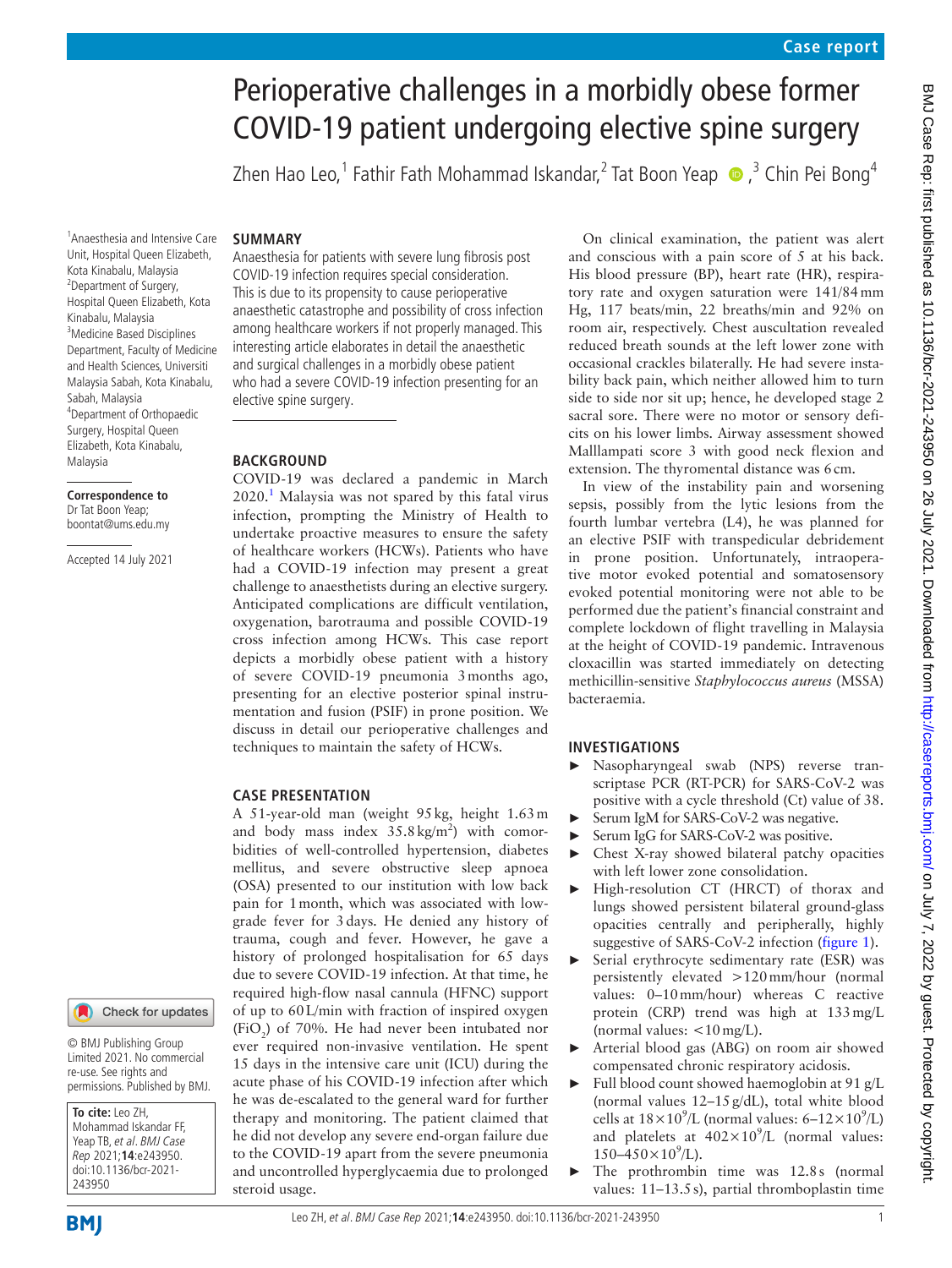

**Figure 1** High-resolution CT of thorax showing persistent groundglass opacities centrally and peripherally in both lungs.

<span id="page-1-0"></span>was 32s (normal values: 25–35s), international normalised ratio was at  $1.32$  (normal values:  $<1.5$ ).

- The D-dimer was less than 0.5 (normal) and fibrinogen was at  $2.2 g/L$  (normal values:  $2-4 g/L$ ).
- Inflammatory biomarkers, such as ESR, CRP, procalcitonin and lactate dehydrogenase were within normal values.
- ► Serum ferritin was 172  $\mu$ g/L (normal values: 20–270  $\mu$ g/L) and albumin was  $3.8$  g/dL (normal values:  $3.5-5$  g/dL).
- ► Blood culture and sensitivity (C&S) demonstrated MSSA. The organism was sensitive towards clindamycin, gentamicin, oxacillin, and trimethoprim.
- ► The bone C&S yielded MSSA, which was sensitive towards oxacillin and gentamicin.
- Echocardiogram did not reveal any vegetations on the leaflets of valves. The ejection fraction was 62%.
- ► CT thorax, abdomen and pelvis showed lytic destruction of superior end plate of L4 vertebra, likely representing osteomyelitic changes with spondylodiscitis. There were peripheral consolidations seen at both the right and left lungs, which suggested of postinfection fibrosis.
- MRI of spine showed L3–L4 spondylodiscitis with multilevel degenerated canal and foraminal stenosis [\(figure](#page-1-1) 2).
- ► Pulmonary function test (PFT) was not done due to temporary halt of non-essential hospital support in view of heavy COVID-19 load.

# **DIFFERENTIAL DIAGNOSIS**

Possible differential diagnoses are tuberculosis (TB) of the spine due to him originating from a TB endemic district in Malaysia and constitutional symptoms of having low back pain with fever. Due to his age, there is a possibility of having spine malignancy.

## **TREATMENT**

In view of his severe underlying comorbidities, a high-risk consent for surgery was obtained, focusing on anticipated difficulties in intubation, ventilation and oxygenation. The patient was fasted for 8 hours prior to surgery. He was transported to



**Figure 2** Sagittal MRI of spine showing lytic lesions at L3–L4 levels.

<span id="page-1-1"></span>the operating theatre on nasal prong oxygen 2 L/min support and N95 mask. All HCWs involved in the surgery wore N95 masks, face shields, non-sterile gloves and disposable plastic apron when receiving the patient from the airlock. A proper biohazard signage was placed outside the operating room to limit the maximum number of HCWs to just 10 people at any one time.

The patient's 18 gauge cannula on the right dorsum was flushed to ensure its patency. The patient was put on ramped position with one pillow on his back. He was preoxygenated for 5min with 100% oxygen at the flow of 15 L/min for denitrogenation. Induction of anaesthesia was performed using intravenous fentanyl 2 μg/kg, propofol 2 mg/kg and rocuronium 1 mg/ kg with modified rapid sequence induction with direct laryngoscopy. A size 7.5 mm flexometallic endotracheal tube (ETT) was gently inserted and anchored at 21 cm. The Cormack-Lehane of the larynx was graded as 2b with cricoid pressure. After that, his right radial artery and femoral vein were cannulated for BP monitoring and central venous access, respectively.

Anaesthesia was maintained with FiO<sub>2</sub> of 50% and sevoflurane at minimum alveolar concentration of 1.0. The airway pressure (AP) and tidal volume (TV) generated under the synchronised intermittent mandatory ventilation (SIMV) mode were in the range of 29-34 cmH<sub>2</sub>O and 450-520 mL, respectively, during supine position. The SpO<sub>2</sub> generated was 95%–97%. The patient was gently pronated, with care focused on the airway, eyes, neck, genitalia and limbs. The AP was elevated to 36–39  $\text{cm}H_{2}$ O and TV generated was 390–420 mL with  $\text{SpO}_2$  ranging between 94% and 96%. There were no excessive airway secretions, kinking of ETT or accidental endobronchial intubation during or after the change of position. We applied permissive hypercapnia with application of positive end expiratory pressure (PEEP) of 8–12  $cmH_2O$  and low tidal volume of 4–6 mL/kg. ABG taken in the prone position with  $FiO_2$  of 50% showed mixed compensating respiratory and metabolic acidosis with good oxygenation. Intraoperatively, the BP and HR range were 82–130/43–74mm Hg and 72–96 beats/min, respectively. Permissive hypotension with the aim of mean arterial pressure of 70–80mm Hg was allowed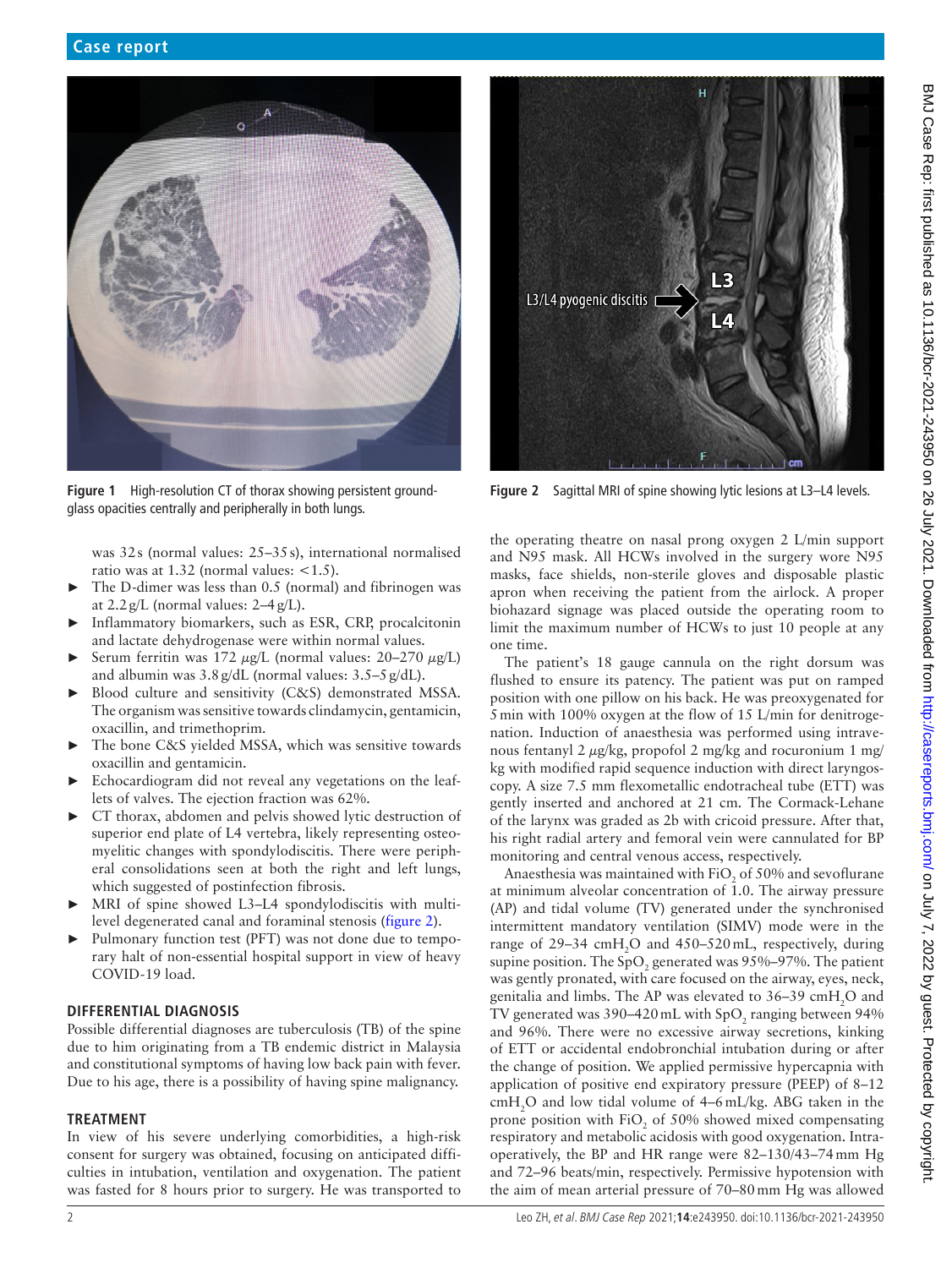to minimise blood loss for the spine surgery. Bleeding was estimated at 900mL and the patient was transfused with 1 pint of packed cells. Intraoperative surgical finding noted unhealthy L3–L4 disc with copious amount of slough. The superior end plate of L4 and vertebral body was eroded. The L3–L4 disc was removed and unhealthy superior end plate of L4 was curetted through transforaminal approach. Bleeding from epidural veins and raw bone surfaces after curettage was secured with bipolar diathermy, thrombin and Gelfoam. The implant was then carefully inserted and secured safely without any complications.

## **OUTCOME AND FOLLOW-UP**

The patient was sent to the ICU for postoperative monitoring and resuscitation. He was sedated with infusion of dexmedetomidine, which was maintained in the range of  $0.3-0.5 \mu$ g/kg/hour. The anaesthetic, surgical, nursing and ancillary teams who were involved in the surgery, were immediately assessed by the hospital's occupational safety and health administration (OSHA). Risk assessments were conducted, and a NPS RT-PCR were taken on the day of surgery itself. They were home quarantined for 9days, after which another NPS RT-PCR was repeated. Fortunately, the entire team's RT-PCR was negative on both dates.

Our patient was safely extubated after 3days of progressive weaning. The patient was able to ambulate with support and was discharged to home 3days later. A repeated blood C&S did not reveal any MSSA bacteraemia. His antibiotics were changed to tablets and completed for 8 weeks according to guidance by the infectious disease team. A review in the spine clinic showed that the patient was able to ambulate well with no back pain and neurological deficits.

## **DISCUSSION**

COVID-19 was first identified in November 2019 in Wuhan, China. It is caused by a single-stranded RNA virus known as SARS-CoV-2, which is spread by respiratory droplets that has an incubation period of  $6-8$  days.<sup>[2](#page-3-1)</sup> Patients with SARS-CoV-2 infection may present with symptoms, such as fever, cough, sore throat, shortness of breath and diarrhoea.<sup>[3](#page-3-2)</sup> As approximately 50% of the patients with COVID-19 are asymptomatic, active case detections were conducted by screening close contacts via NPS for rapid test kits antigens or RT-PCR.<sup>[4](#page-3-3)</sup>

In March 2020, the WHO had declared COVID-19 a pandemic, prompting governments across the globe to take strict actions to curb the spread of the deadly virus. Malaysia was severely affected by this virus, both economically and socially. A large amount of money was spent towards the healthcare system to ensure safety of HCWs and the public.

Clinically, COVID-19 infections can be classified into asymp-tomatic, mild, moderate, severe or critical.<sup>[5](#page-3-4)</sup> In our patient, he was in severe stage of COVID-19 infection as he presented with breathlessness and hypoxaemia with typical SARS-CoV-2 findings on the lungs HRCT on his first hospitalisation. He responded well to therapies instituted at our centre, which included HFNC 60 L/min, favipiravir, enoxaparin and dexamethasone, although taking a longer time to recover due to his underlying comorbidities of diabetes mellitus, severe OSA and obesity.

COVID-19 infection triggers a cytokine storm, which may cause severe life-threatening complications, such as acute respiratory distress syndrome (ARDS), acute renal failure, microvascular thrombosis, acute stroke, coagulopathy and deaths.<sup>67</sup> It has been found that approximately 40% of patients with COVID-19 will develop ARDS, out of which, 20% of them

are severe.<sup>[8](#page-3-6)</sup> Severe COVID-19 pneumonia can further be complicated with pulmonary fibrosis in 30% of the discharged patients, especially in patients with multiple comorbidities and the elderly. $89$  The end points are poor lung compliance and ventilation–perfusion mismatch that can result poor oxygenation and hypoxaemia. These were present in our patient who has obesity and severe OSA, who developed persistent pulmonary fibrosis even after 2 months from his initial COVID-19 infection.

Patients who were infected with SARS-CoV-2 are at higher risks of developing severe perioperative cardiopulmonary complications and deaths. The American Society of Anaesthesiologists guided that patients who have had mild COVID-19 infection be allowed for an elective surgery at least 4 weeks after their symptoms have resolved.<sup>[10](#page-3-7)</sup> However, longer duration is needed for the patients who are immunocompromised or had been mechanically ventilated. In our centre, a patient's NPS RT-PCR will be conducted at least 3 days prior to the elective surgery. The RT-PCR Ct value plays an important role in determining the viral load and infectivity of the patient. The patient is deemed not infectious if the Ct values are  $>24$ .<sup>[11](#page-3-8)</sup> Lower Ct values are associated with increased disease severity and mortalities. Additional serum antibody testing, such as IgM and IgG, may be needed with the guidance of infectious disease experts.<sup>[12](#page-3-9)</sup>

Despite this, HCWs should take extra precautions when dealing with former COVID-19 patients who undergo elective surgeries to prevent cross infections. Adequate history, physical examination, updated radiological and biochemical investigations should be obtained. These patients should be properly assessed for the presence of COVID-19-induced cardiomyopathies, respiratory failure, acute stroke, critical illness myopathies and deep vein thrombosis as sequelae of COVID-19.[13](#page-3-10) Thorough investigations with PFT, CT brain and echocardiogram are ideally indicated prior to anaesthesia. Patients who were on prolonged steroid therapy, as in our patient, may develop adrenal suppression and hyperglycaemia, thus necessitating the administration of intravenous hydrocortisone intraoperatively. Potential hepatic and renal dysfunction may occur from drug interactions with various antivirals and antipyretics.<sup>[14](#page-3-11)</sup>

All HCWs should don adequate personal protective equipment (PPE), such as N95 face masks, face shields, plastic aprons and shoe covers, when dealing with these patients. Social distancing and good personal hygiene should be religiously practiced at all times. Although the precautions taken are not as tedious as with patients with active COVID-19 infections, these still present huge challenges to all HCWs involved. We used two heat and moisture exchanger filters—one connecting the patient's ETT to the circuit and another one from it to the anaesthetic machine. This was to ensure increased particles filtration and reduce exposing HCWs to possible contamination with airway secretions.

For this patient, we had difficulties in palpating the veins and inserting the intravenous cannulas due to the thick adipose tissue and thin friable skin with multiple puncture marks due to previous hospitalisation. This was on top of the multilayered gloves as well as encountering poor communication because of the face masks and shields. Yeap *et al* and Lo *et al* mentioned the difficulties encountered by HCWs due to thick gloves and powered air purified respirator when handling COVID-19 patients.[15 16](#page-4-0) Teah *et al* also concurred with the negative impact of PPE towards the performances of bron-choscopy and one lung ventilation.<sup>[17 18](#page-4-1)</sup> This was in addition to difficulties in intubation, ventilation and oxygenation due to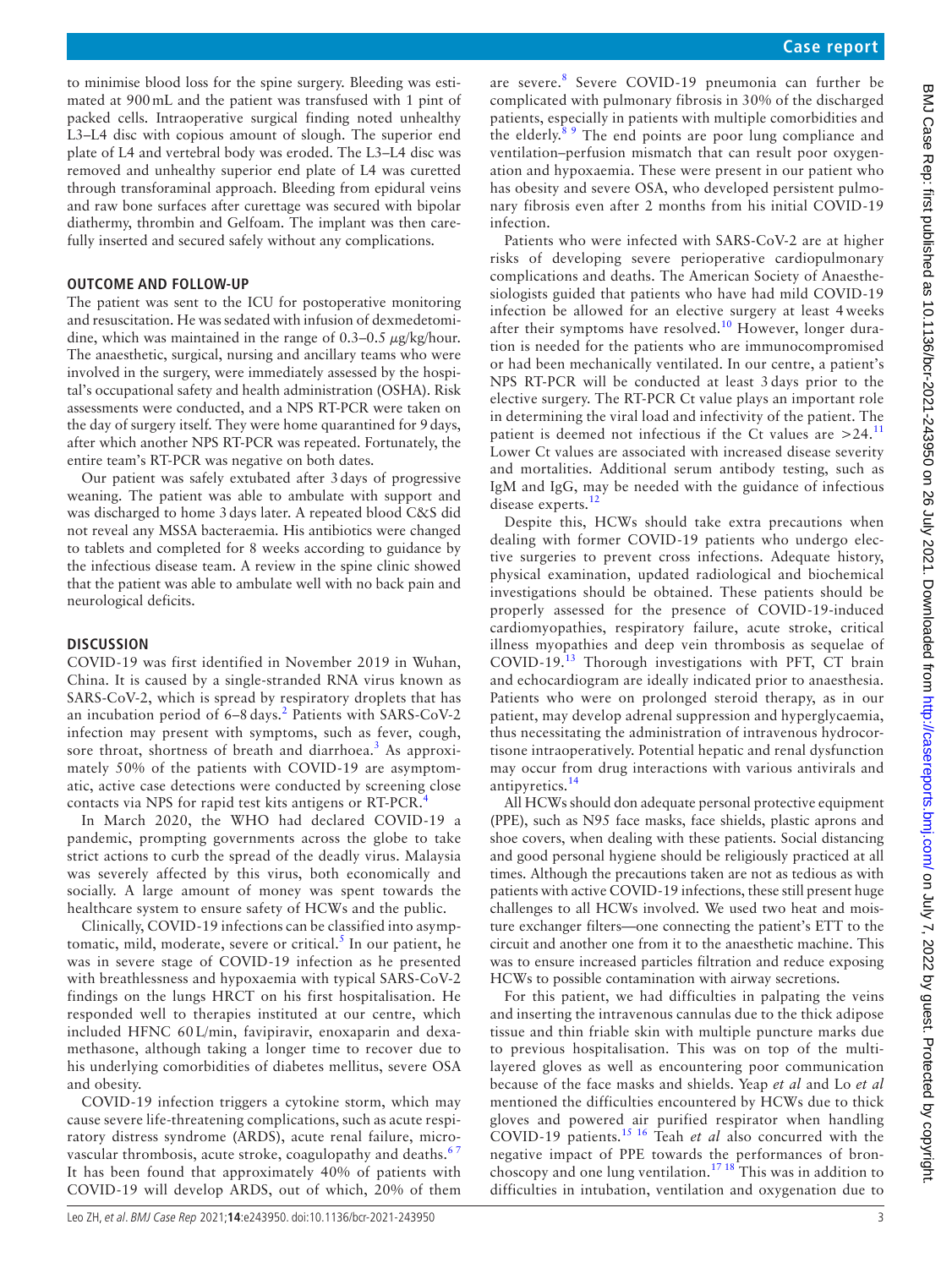our patient's underlying lung condition. Extra manpower was needed to transport and pronate the patient intraoperatively, which increased the risks of cross infections.

Ventilation-wise, we had to carefully titrate our ventilator settings to achieve adequate oxygenation in prone position. As the patient had post-COVID-19 lung fibrosis, the lung compliance was significantly reduced, made worse by him being morbidly obese and the surgeons operating on his spine. We followed recommendations as per ARDS management protocols to avoid ventilator-induced lung injury. Our ventilator strategy was similar as Erbabacan *et al* who recommended low tidal volume strategy of 4–6 mL/kg body weight, lowest possible PEEP to prevent alveolar collapse and permissive hypercapnia with end tidal carbon dioxide ranging between  $45-50$  mm Hg.<sup>14</sup> The aim was to prevent intraoperative hypoxaemia by achieving  $SpO<sub>2</sub>$  of  $>92\%$  and partial pressure of oxygen of >60 mm Hg. We chose SIMV pressure control mode to carefully control the AP, TV and  $\text{SpO}_2$  to avoid barotrauma. Postoperatively, we sedated the patient with dexmedetomidine, which possesses excellent anxiolytic and analgesic properties, which enable gradual weaning off the ventilator for an obese patient.<sup>[19 20](#page-4-2)</sup>

The operating spine surgeons had difficulties in visualising and palpating the spine anatomy with the thick gloves and face shield. Their tactile precision was reduced, especially during screw placement on the spine. Thus, they had to be alert and careful during the procedure so as not to cause injuries to the spinal cord. The surgeons also had difficulties in visualising bleeding from raw surgical areas. On top of that, all HCWs were psychologically impacted with fear of contracting COVID-19 perioperatively, despite the reassurances given. As a precaution, all staff involved in the surgery were assessed by the OSHA team, home quarantined and NPS RT-PCR was obtained, all of which yielded negative results fortunately.

In summary, former severe COVID-19 patients presenting for elective surgeries require significant considerations to ensure safety of HCWs. Anaesthetists must be clever in managing common pulmonary complications, such as difficult ventilation and oxygenation in this group of patients. More comprehensive measures should be tailored in obese patients who undergo anaesthesia.

# **Patient's perspective**

I am grateful to the healthcare workers (HCWs) for taking good care of me during the spine surgery. Having a bad lung scarring after a severe COVID-19 infection is an awful experience, which I will never forget in my life. Most importantly, all HCWs took precautionary methods to ensure our safety and prevent cross infections.

# **Learning points**

- ► Former COVID-19 patients undergoing elective surgeries demand special perioperative anaesthetic considerations.
- ► A minimum duration of 8 weeks is needed to safely undergo anaesthesia after recovery from a severe COVID-19 infection.
- ► Morbidly obese patients with severe lung fibrosis after COVID-19 infection are at increased risks of difficult resuscitation, ventilation and hypoxaemia, especially in prone position.
- ► Safe spine surgery is possible in former COVID-19 patients with adequate anaesthetic preparations.
- ► Healthcare workers should be vigilant and wear adequate personal protective equipment when handling former COVID-19 patients for anaesthesia.

**Acknowledgements** We would like to thank the Director General of Malaysian Ministry of Health for his permission in allowing to publish this manuscript.

**Contributors** ZHL participated as coauthor for this manuscript. FFMI, CPB and TBY were the managing clinicians for this patient perioperatively.

**Funding** The authors have not declared a specific grant for this research from any funding agency in the public, commercial or not-for-profit sectors.

**Competing interests** None declared.

**Patient consent for publication** Obtained.

**Provenance and peer review** Not commissioned; externally peer-reviewed.

This article is made freely available for use in accordance with BMJ's website terms and conditions for the duration of the covid-19 pandemic or until otherwise determined by BMJ. You may use, download and print the article for any lawful, non-commercial purpose (including text and data mining) provided that all copyright notices and trade marks are retained.

#### **ORCID iD**

Tat Boon Yeap <http://orcid.org/0000-0002-2517-597X>

# **REFERENCES**

- <span id="page-3-0"></span>1 WHO. Coronavirus disease (COVID-19) outbreak. Available: [https://www.euro.who.](https://www.euro.who.%20int/en/health-topics/health-emergencies/coronavirus-covid-19)  [int/en/health-topics/health-emergencies/coronavirus-covid-19](https://www.euro.who.%20int/en/health-topics/health-emergencies/coronavirus-covid-19)
- <span id="page-3-1"></span>2 Kim D, Lee J-Y, Yang J-S, et al. The architecture of SARS-CoV-2 transcriptome. [Cell](http://dx.doi.org/10.1016/j.cell.2020.04.011) 2020;181:914–21.
- <span id="page-3-2"></span>3 Kronbichler A, Kresse D, Yoon S, et al. Asymptomatic patients as a source of COVID-19 infections: a systematic review and meta-analysis. *[Int J Infect Dis](http://dx.doi.org/10.1016/j.ijid.2020.06.052)* 2020:98:180–6.
- <span id="page-3-3"></span>4 Oran DP, Topol EJ. Prevalence of Asymptomatic SARS-CoV-2 Infection : A Narrative Review. [Ann Intern Med](http://dx.doi.org/10.7326/M20-3012) 2020;173:362–7.
- <span id="page-3-4"></span>5 Lu L, Xiong W, Liu D, et al. New onset acute symptomatic seizure and risk factors in coronavirus disease 2019: a retrospective multicenter study. *[Epilepsia](http://dx.doi.org/10.1111/epi.16524)* 2020;61:e49–53.
- <span id="page-3-5"></span>6 Sinha P, Matthay MA, Calfee CS. Is a "Cytokine Storm" Relevant to COVID-19? [JAMA](http://dx.doi.org/10.1001/jamainternmed.2020.3313)  [Intern Med](http://dx.doi.org/10.1001/jamainternmed.2020.3313) 2020;180:1152–4.
- 7 Ragab D, Salah Eldin H, Taeimah M, et al. The COVID-19 cytokine storm; what we know so far. [Front Immunol](http://dx.doi.org/10.3389/fimmu.2020.01446) 2020;11:1446.
- <span id="page-3-6"></span>8 Rai DK, Sharma P, Kumar R. Post COVID-19 pulmonary fibrosis- is it reversible? Indian J Tuberc 2020.
- 9 Fraser E. Long term respiratory complications of COVID-19. [BMJ](http://dx.doi.org/10.1136/bmj.m3001) 2020;370:m3001.
- <span id="page-3-7"></span>10 ASA and APSF joint statement on elective surgery and anesthesia for patients after COVID-19 infection, 2021. Available: [https://www.asahq.org/about-asa/newsroom/](https://www.asahq.org/about-asa/newsroom/news-releases/2021/03/asa-and-apsf-joint-statement-on-elective-surgery-and-anesthesia-for-patients-after-covid-19-infection-rv) [news-releases/2021/03/asa-and-apsf-joint-statement-on-elective-surgery-and](https://www.asahq.org/about-asa/newsroom/news-releases/2021/03/asa-and-apsf-joint-statement-on-elective-surgery-and-anesthesia-for-patients-after-covid-19-infection-rv)[anesthesia-for-patients-after-covid-19-infection-rv](https://www.asahq.org/about-asa/newsroom/news-releases/2021/03/asa-and-apsf-joint-statement-on-elective-surgery-and-anesthesia-for-patients-after-covid-19-infection-rv)
- <span id="page-3-8"></span>11 Rao SN, Manissero D, Steele VR, et al. A systematic review of the clinical utility of cycle threshold values in the context of COVID-19. [Infect Dis Ther](http://dx.doi.org/10.1007/s40121-020-00324-3) 2020;9:573-86.
- <span id="page-3-9"></span>12 Shah J, Liu S, Potula H-H, et al. Igg and IgM antibody formation to spike and nucleocapsid proteins in COVID-19 characterized by multiplex immunoblot assays.
- <span id="page-3-10"></span>[BMC Infect Dis](http://dx.doi.org/10.1186/s12879-021-06031-9) 2021;21:1–8. 13 Ortoleva J. Anesthetic considerations for recovered COVID-19 patients. J Cardiothorac [Vasc Anesth](http://dx.doi.org/10.1053/j.jvca.2020.10.032) 2021;35:376–7.
- <span id="page-3-11"></span>14 Erbabacan E, Özdilek A, Beyoğlu Çiğdem Akyol, et al. Perioperative anaesthetic management of confirmed or suspected COVID-19 patients. Turk J Anaesthesiol [Reanim](http://dx.doi.org/10.5152/TJAR.2020.654) 2020;48:180–7.